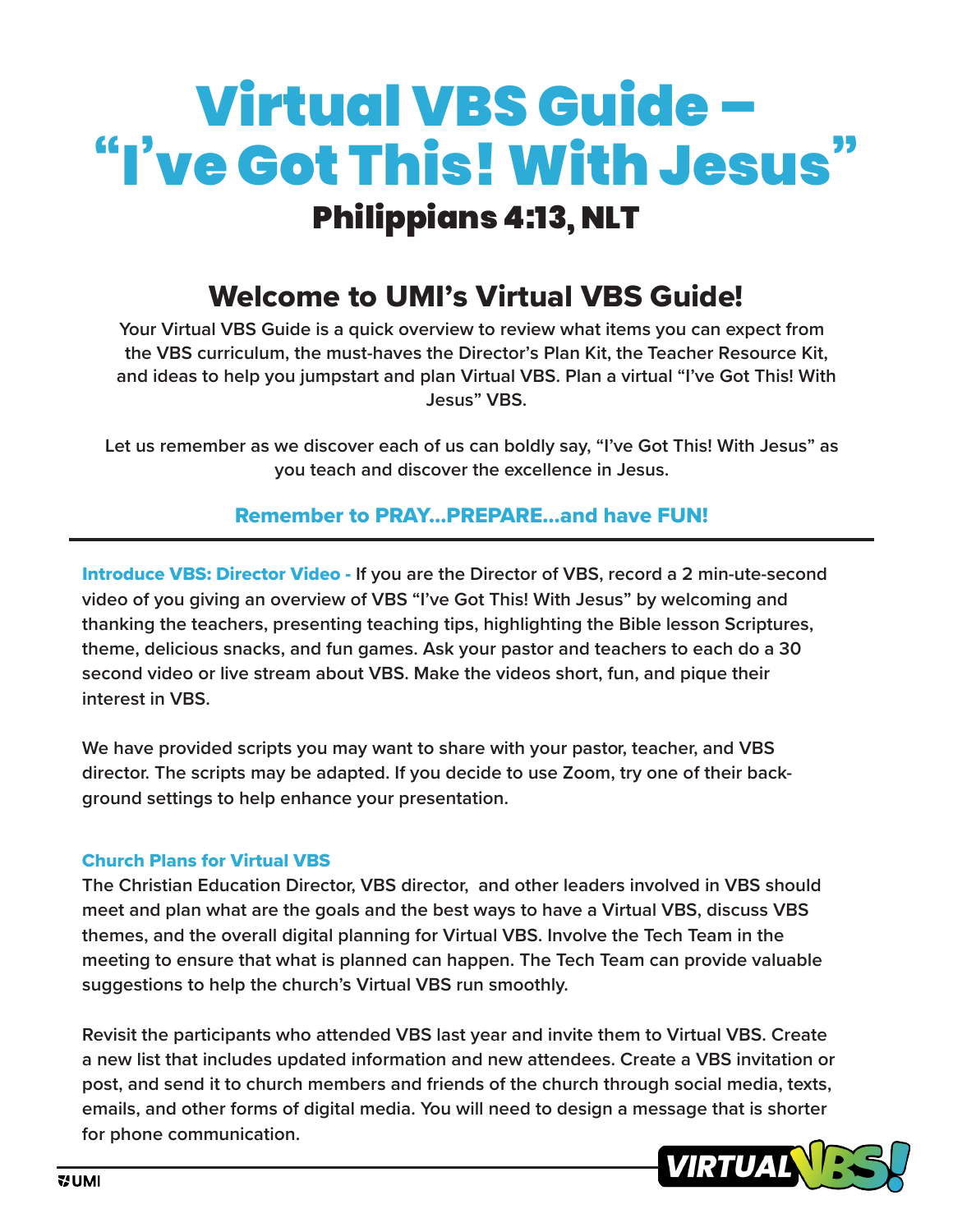**UMI's "I've Got This! With Jesus," VBS program, shares how "Victory – Strength – Prayer – Praise" in Christ are blessings and opportunities for families, individuals, churches, and communities to declare who Jesus is in their lives. "I've Got This! With Jesus" serves as a model of encouragement we can follow to highlight practical strength builders we can use every day!**

Begin by reading your VBS Virtual Playbook. This handy tool is a new feature that will allow you to plan and deliver an exceptional VBS student experience.

# VBS Virtual Playbook

**Your "I've Got This! With Jesus," Virtual Playbook gives you various how-to tools to help you plan a successful "I've Got This! With Jesus," creative ways to share excellence in Jesus. You will find the following ideas and more to guide you:**

- **> Sample Plans for Directors to organize your VBS using the \*Teacher Resource Kit**
- **> How to recruit participants and plan for the number of participants this year**
- **> Host a planning team from previous years VBS teams to assist in contacting parents and families**
- **> Establishing with the church's Tech Team how to plan and incorporate the church's Social Media, Zoom, Google Hangouts, and more for conducting Virtual VBS.**
- **> Develop VBS leadership virtual planning meetings, and the information leaders need to gather**
- **> An outline on how to use Live Stream for teachers and leaders, practice from opening videos, welcoming participants, moving to the dance video, asking questions, and sharing challenges and solutions.**

#### \* "I've Got This! With Jesus" Teacher Resource Kits

**These kits are helpful for teachers of each age level. It includes a teacher guide, one set per age-level of 10 student folders, the Heritage Focus Pack, the Life Application Poster, and a set of 10 Bible Verses Posters. The preschool and primary levels will have The Bible Storybook for visual understanding of the Scripture passages.**

# VBS Leadership

**The course will be presented by using:**

- **Scripture text as the foundation for each lesson**
- **Course components for each age level**
- **Biblical personalities to illustrate how God equips His people to overcome and accomplish significant levels of success despite adversity**

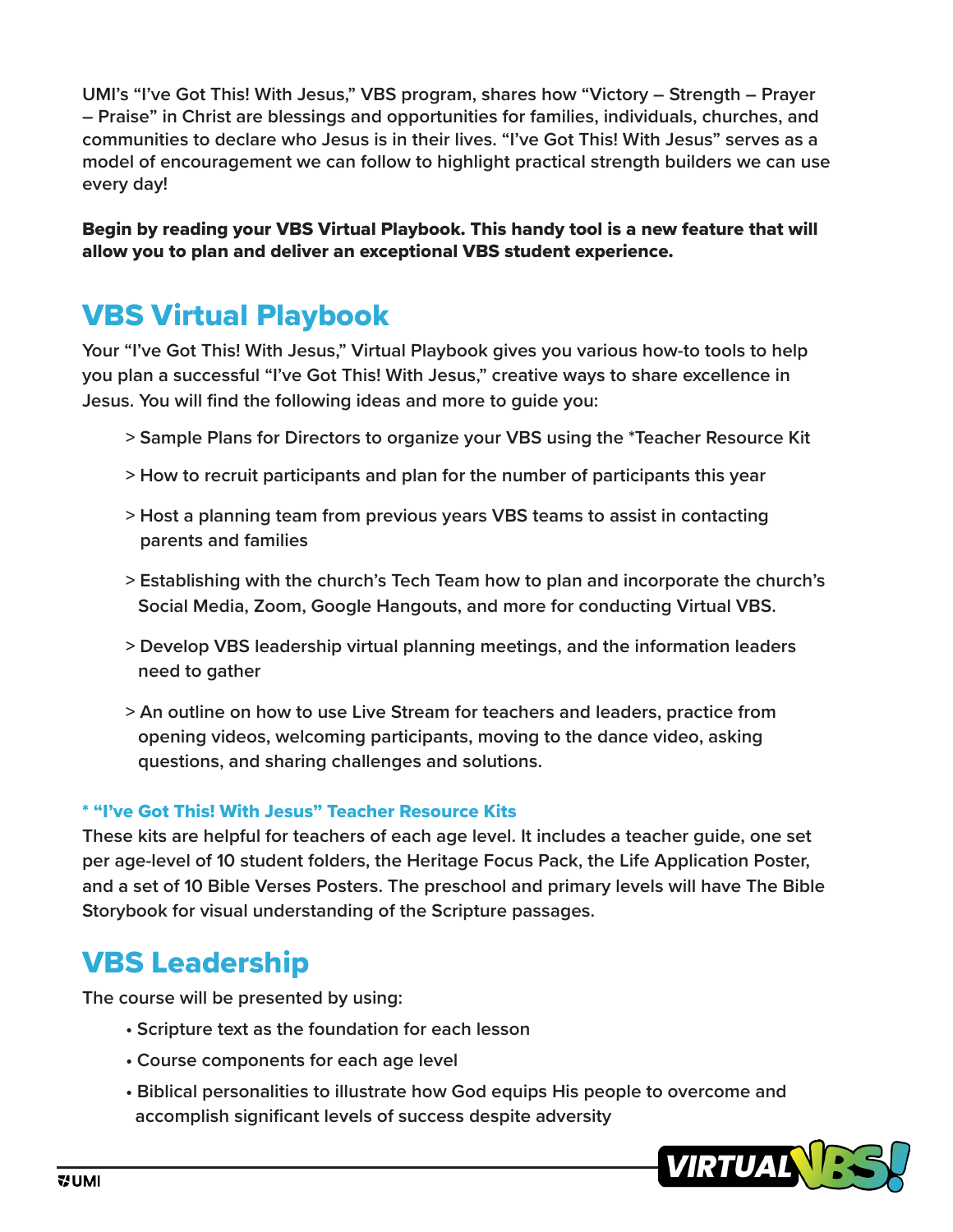- **An instructional DVD feature in the Teacher Resource KIT shares in-depth demonstrations of how to run a thriving Bible program. It will outline the basics of leading, teaching, and preparing your committee and staff for excellence. This video can be used as a promotional device with bonus features.**
- **Videos to introduce and outline the age-level lessons, snack suggestions, dance, and music.**

All of the following items are available for you in print and already for you to order.

# CURRICULUM

### Teacher Guides

**The "I've Got This! With Jesus," Teacher Guides provides complete directions for leading children through biblical training. From preschool to teen levels will follow an easy six-step instructional process from lesson introduction to the lesson closing. A course summary with a daily planning sheet along with a snack and games section is included. Each teacher guide contains the "I've Got This! With Jesus" Closing Program for the finale. Adapt the finale program to create your closing. Include the download music and songs for your class and the closing program.**

#### Student Folders

**The student folders are instrumental in making the Bible lesson a reality for all age levels. Each lesson will have a Scripture reference, a Bible verse for memorization, a life-related story, and age-appropriate activities.**

### Adult Book

**Just Like Us – Biblical Successful Models for Our Communities compiled and edited by Bennie Goodwin, PhD Goodwin examines twelve Old Testament biblical leaders, their leadership styles, and relationships with God. His insights into the lives of the leaders are to enrich your experience and empower you to inspire others. The curriculum consists of a leader's guide, a student book, and a student workbook.**

# TEACHING AIDS

#### The Bible Storybook

**This visual aid contains easy-to-understand Bible stories for preschool and primary children. The pictures of biblical characters are reflective of the Black presence in the Bible. Teachers will need this vital piece of reinforcement for reading the Bible lesson to their students.**